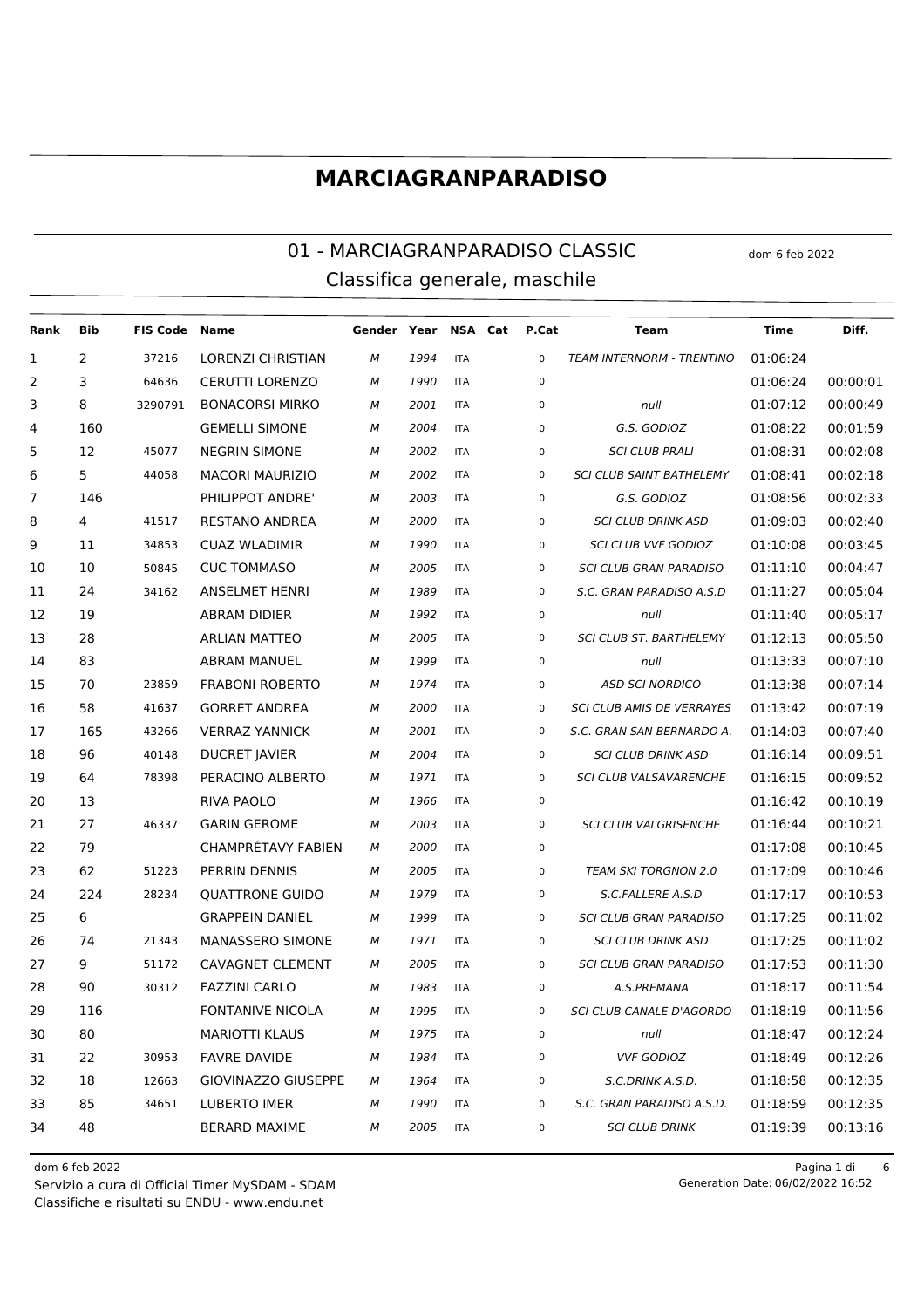#### 01 - MARCIAGRANPARADISO CLASSIC dom 6 feb 2022 Classifica generale, maschile

**Rank Bib FIS Code Name Gender Year NSA Cat P.Cat Team Time Diff.** 57 37218 COURTHOUD MATHIEU *M 1994* ITA 0 *CS ESERCITO* 01:20:12 00:13:49 71 48174 ZANON NICOLA *M 2004* ITA 0 *SCI CLUB AMIS DE VERRAYES* 01:21:37 00:15:14 21 OUVRIER GIUSEPPE *M 1960* ITA 0 *GRAN PARADISO* 01:23:42 00:17:19 GUICHARDAZ FABIEN *M 1999* ITA 0 01:23:45 00:17:22 PIERROT 88 MARTOCCHIA LORENZO *M 2005* ITA 0 *null* 01:24:40 00:18:17 89 7808 SOMMAVILLA PAOLO *M 1958* ITA 0 *SOTTOZERO NORDIC TEAM* 01:25:04 00:18:41 82 GERARD YANNICK *M 1992* ITA 0 *null* 01:25:57 00:19:34 73 CAMPERI IVAN *M 1973* ITA 0 01:26:03 00:19:39 84 GLAREY PIETRO *M 1998* ITA 0 *null* 01:26:07 00:19:44 51 RUFFIER DIDIER *M 1982* ITA 0 01:26:47 00:20:24 220 9579 ROCCHI DELFO *M 1960* ITA 0 *SCI CLUB MONT NERY* 01:26:50 00:20:27 69 5295 INVERNIZZI DOMENICO *M 1954* ITA 0 *CM VALSASSINA* 01:26:51 00:20:28 BERGUERAND ALESSANDRO *M 1991* ITA 0 01:27:09 00:20:46 91 HUBERT ALEXANDER *M 1974* ITA 0 *MARTIGNY* 01:27:19 00:20:56 44 BORETTAZ MASSIMO *M 1961* ITA 0 *null* 01:27:39 00:21:16 54 VISCONTI LORENZO *M 1984* ITA 0 *INDIVIDUALE* 01:27:42 00:21:19 125 RAPELLI LORENZO *M 1986* ITA 0 *INDIVIDUALE* 01:27:43 00:21:20 66 46332 CLAP MATHIEU *M 2003* ITA 0 *SCI CLUB VALGRISENCHE* 01:27:55 00:21:32 30 GIANNUZZI SIMONE *M 1966* ITA 0 01:28:02 00:21:39 97 DUCRET NADIR *M 1975* ITA 0 *SCI CLUB DRINK ASD* 01:28:41 00:22:18 94 NICOLUSSI IVAN *M 1971* ITA 0 *S. C. VALSAVARANCHE* 01:28:46 00:22:23 41 COLAJANNI ENRICO *M 1969* ITA 0 *S c Mont Nery* 01:29:42 00:23:19 167 NEGRO STEFANO *M 1986* ITA 0 01:29:45 00:23:22 65 18732 CARNESECCA JEAN LUC *M 1979* ITA 0 *SC VALDIGNE MONT BLANC* 01:30:26 00:24:03 162 16301 NIGRETTI MARIO *M 1967* ITA 0 *S. C. LEVANNA A. D* 01:31:13 00:24:50 198 168222 GERVASONI CHRISTIAN *M 1998* ITA 0 *S.C. RONCOBELLO* 01:31:18 00:24:55 180 35808 GIOLITTI ANDREA *M 1992* ITA 0 *A.S.D. S.C. BUSCA* 01:31:21 00:24:58 233 108566 ALDE' STEFANO *M 1959* ITA 0 *COMUNITA' MONTANA* 01:31:40 00:25:17 52 17338 SUARDI MICHELE *M 1968* ITA 0 *LAME PERREL GSA RANICA* 01:32:02 00:25:39 72 48070 BOVARD YVES *M 2004* ITA 0 *SCI CLUB VALGRISENCHE* 01:32:16 00:25:53 111 CHARRUAZ GIORGIO *M 1958* ITA 0 *null* 01:32:21 00:25:58 158 ARENA MATTEO *M 1982* ITA 0 01:32:35 00:26:12 188 SOODLA GUIDO *M 1967* EST 0 01:32:46 00:26:23 55 FRUTAZ LUCA *M 1974* ITA 0 01:32:48 00:26:25

Classifiche e risultati su ENDU - www.endu.net Servizio a cura di Official Timer MySDAM - SDAM

dom 6 feb 2022 Pagina 2 di 6 Generation Date: 06/02/2022 16:52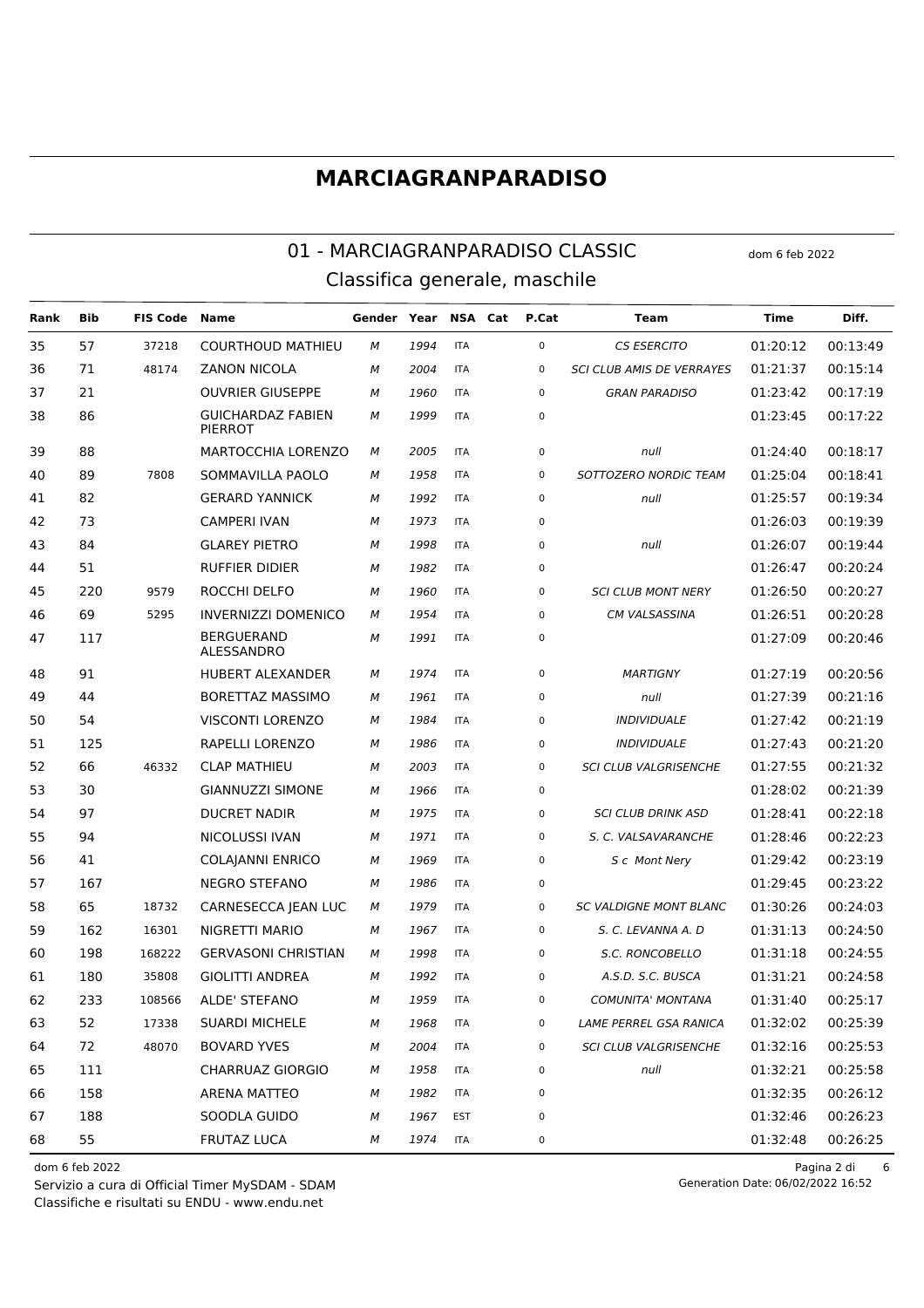### 01 - MARCIAGRANPARADISO CLASSIC dom 6 feb 2022 Classifica generale, maschile

**Rank Bib FIS Code Name Gender Year NSA Cat P.Cat Team Time Diff.** 181 VIVALDO DAVIDE *M 1961* ITA 0 01:33:00 00:26:37 142 ZEMOZ ANDREA *M 1967* ITA 0 *null* 01:33:08 00:26:44 20 HALS KNUT C. *M 1960* NOR 0 01:33:33 00:27:10 67 TRUC SILVANO *M 1956* ITA 0 *null* 01:33:33 00:27:10 159 8784 NEJROTTI ANDREA *M 1960* ITA 0 *SKI NORDICO TORINO* 01:33:43 00:27:20 60 249015 BETASSA MARCO *M 1970* ITA 0 *S.C. SARRE A.S.D.* 01:33:52 00:27:29 75 CAVAGNET ELVIN *M 1973* ITA 0 *null* 01:34:12 00:27:49 264 2839 VUERICH PAOLO *M 1949* ITA 0 *G.S.DILETTANTISTICO VAL* 01:34:16 00:27:53 182 SCHENA ANDREA *M 1965* ITA 0 01:35:47 00:29:24 103 30514 DE ANGELIS DANIELE *M 1983* ITA 0 *A.S.D. S.C. BUSCA* 01:36:18 00:29:55 68 35283 BOSCARDIN EDOARDO *M 1991* ITA 0 *SCI CLUB DRINK ASD* 01:36:20 00:29:57 101 23262 PELAZZA ALBERTO *M 1973* ITA 0 *S.C. GARESSIO A.D.* 01:36:32 00:30:09 150 28691 ROVERE MATTEO *M 1980* ITA 0 *SKI AVIS BORGO LIBERTAS A.* 01:37:03 00:30:40 153 DUPONT MATTEO *M 1983* ITA 0 01:37:06 00:30:43 126 SUNDSTEDT JONAS *M 1974* SWE 0 01:37:08 00:30:45 144 PELLISSIER DIEGO *M 1965* ITA 0 *null* 01:37:51 00:31:28 121 KURG RAUNO *M 1972* EST 0 01:37:53 00:31:30 59 ALLERA MATHIAS *M 2004* ITA 0 *SCI CLUB GRAN PARADISO* 01:38:39 00:32:15 156 VALLET PIERRE *M 2004* ITA 0 *SCI CLUB GRAN PARADISO* 01:38:39 00:32:15 145 688467 BREUVE MICHEL *M 1975* ITA 0 *S.C. SAINT NICOLAS A.S.D.* 01:39:00 00:32:37 123 KALVIK LAURI *M 1969* EST 0 01:39:55 00:33:32 187 CHABOD RICHARD *M 1979* ITA 0 01:41:10 00:34:47 221 IANNIELLO TONY *M 1977* ITA 0 *null* 01:41:13 00:34:50 139 665060 GRIVON ALEX *M 2001* ITA 0 *sci club granta parey* 01:41:18 00:34:55 124 HALS MORTEN *M 1952* NOR 0 01:41:28 00:35:05 257 VALLET MARC *M 1983* FRA 0 01:41:39 00:35:16 191 ROSSI PAOLO *M 1964* ITA 0 *null* 01:41:47 00:35:23 147 RUFFIER ERIK *M 1977* ITA 0 *S.C. GRAN SAN BERNARDO* 01:41:51 00:35:28 112 FULVI LUIGI *M 1957* ITA 0 *null* 01:42:26 00:36:03 93 FERRARIS STEFANO *M 1961* ITA 0 *null* 01:42:29 00:36:05 168 10465 PEPINO ALDO *M 1961* ITA 0 *S.C. LEVANNA A.D.* 01:42:47 00:36:24 78 HERREN PHILIPPE *M 2004* ITA 0 *null* 01:43:25 00:37:02 95 14567 SOLINAS ALESSANDRO *M 1965* ITA 0 *G.S.A. ZANE'* 01:43:54 00:37:31 115 HALS JORGEN *M 1970* NOR 0 *SKIFORENINGEN* 01:43:58 00:37:34 195 MARTOCCHIA MASSIMO *M 1969* ITA 0 *null* 01:44:23 00:38:00

Classifiche e risultati su ENDU - www.endu.net Servizio a cura di Official Timer MySDAM - SDAM

dom 6 feb 2022 Pagina 3 di 6 Generation Date: 06/02/2022 16:52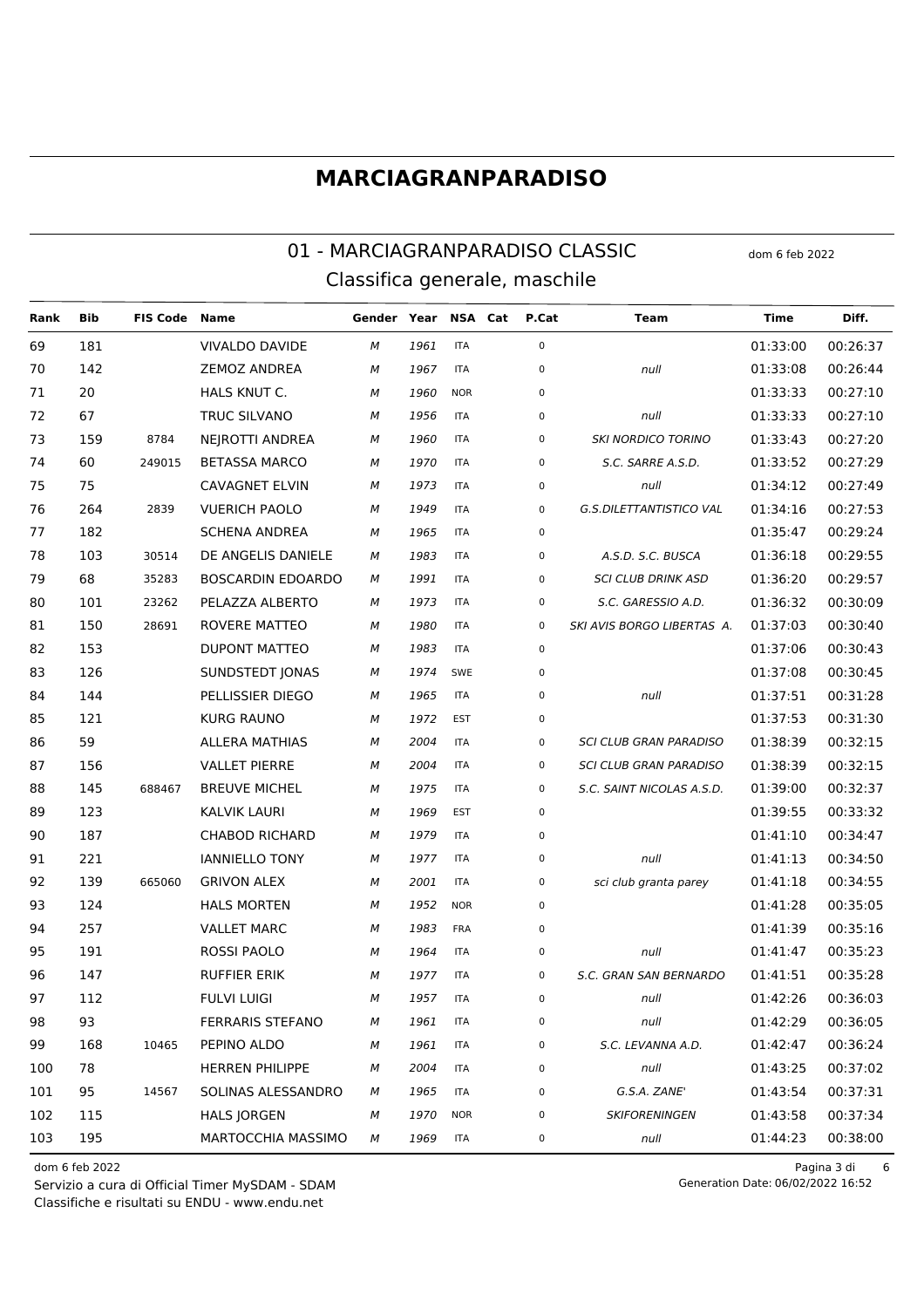#### 01 - MARCIAGRANPARADISO CLASSIC dom 6 feb 2022 Classifica generale, maschile

**Rank Bib FIS Code Name Gender Year NSA Cat P.Cat Team Time Diff.** 241 19864 GHISAFI STEFANO *M 1970* ITA 0 *SCI CLUB MONT NERY* 01:44:45 00:38:22 222 10328 DE MARTINO FAUSTO *M 1961* ITA 0 *S.C. DIPENDENTI BPER BANCA* 01:44:54 00:38:31 226 BERLIER MICHEL *M 1980* ITA 0 01:44:58 00:38:35 194 KORZETKOWSKI MAREK *M 1981* POL 0 *null* 01:45:01 00:38:38 113 HARTO KNUT *M 1958* NOR 0 *SKIFORENINGEN* 01:45:03 00:38:40 131 PICCINNO STEFANO *M 1978* ITA 0 *INDIVIDUALE* 01:45:17 00:38:54 53 ZANIVAN BRUNO *M 1953* ITA 0 *null* 01:45:25 00:39:02 CHARBONNIER RICCARDO 35087 *M 1991* ITA 0 *SCI CLUB FALLERE ASF* 01:45:30 00:39:07 102 PERROD DIEGO *M 1986* ITA 0 *null* 01:46:50 00:40:27 98 TRUUSALU PRIIT *M 1963* EST 0 01:47:02 00:40:39 128 96393 MARANGON SIMONE *M 1975* ITA 0 *SCI NORDICO SERRAVALLE* 01:47:34 00:41:11 260 9987 PASSONI LUCIANO *M 1961* ITA 0 *SCI CLUB LISSONE* 01:48:28 00:42:05 193 ZANOLLI PATRICK *M 1971* ITA 0 01:48:44 00:42:21 105 CHIANALE FRANCESCO *M 1973* ITA 0 *SCI CLUB LEVANNA* 01:49:07 00:42:44 CHAMPRÉTAVY MATHIEU *M 1986* ITA 0 01:49:33 00:43:10 104 PIDELLO GIOVANNI *M 1964* ITA 0 *INDIVIDUALE* 01:50:02 00:43:39 202 JØRGENSEN STEINAR *M 1956* NOR 0 01:50:23 00:44:00 138 VICIANI ALEX *M 1977* ITA 0 01:50:55 00:44:32 263 VESAN ALBERTO *M 1974* ITA 0 01:51:07 00:44:43 148 LEVATI DAMIANO *M 1977* ITA 0 01:51:09 00:44:46 196 AGRILLO ANTONIO *M 1981* ITA 0 *null* 01:51:11 00:44:48 253 ZORZINI MARCELLO *M 1973* ITA 0 *INDIVIDUALE* 01:51:28 00:45:05 242 9EA3F PANZA EMANUELE *M 1962* ITA 0 *SCI CLUB MONT NERY* 01:51:47 00:45:24 129 ARCARO GIANLUCA *M 1981* ITA 0 01:52:19 00:45:56 203 695433 POZZI ANDREA *M 1969* ITA 0 *SCI CLUB DRINK ASD* 01:53:12 00:46:49 154 696652 CORSO LEONARDO *M 1978* ITA 0 01:53:27 00:47:04 199 SCROGLIERI STEFANO *M 1971* ITA 0 01:54:18 00:47:55 209 7426 FERRERO MASSIMO *M 1958* ITA 0 *SC TERSIVA* 01:54:50 00:48:27 246 MELLO RELLA PAOLO *M 1960* ITA 0 *INDIVIDUALE* 01:56:26 00:50:03 250 VINCENT SAMUEL *M 1970* FRA 0 01:56:26 00:50:03 151 PANFILOV ALEXEY *M 1972* ITA 0 *null* 01:56:55 00:50:31 205 VERCELLOTTI ANDREA *M 1964* ITA 0 *null* 01:57:49 00:51:26 189 CURZIO LEONARDO *M 1958* ITA 0 *SCI CLUB MONT NERY* 01:58:04 00:51:41 228 4097 BONAGURO ARMANDO *M 1952* ITA 0 *G.S.A. ZANE' A.S.D.* 01:58:06 00:51:43

Classifiche e risultati su ENDU - www.endu.net Servizio a cura di Official Timer MySDAM - SDAM

dom 6 feb 2022 Pagina 4 di 6

Generation Date: 06/02/2022 16:52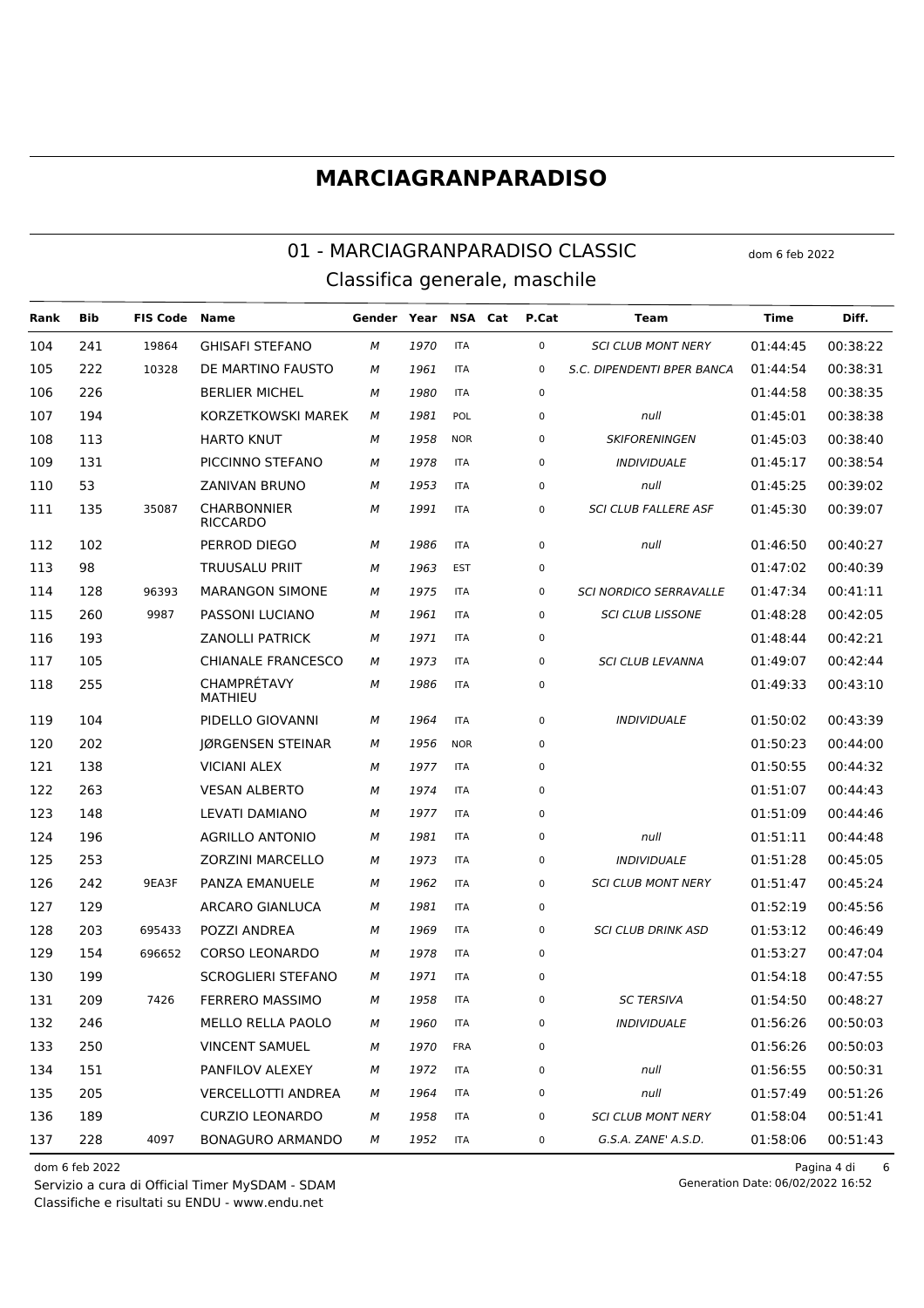### 01 - MARCIAGRANPARADISO CLASSIC dom 6 feb 2022 Classifica generale, maschile

**Rank Bib FIS Code Name Gender Year NSA Cat P.Cat Team Time Diff.** 106 DI LORENZO VALERIO *M 1975* ITA 0 01:58:34 00:52:11 259 4637 ZULIAN DANIELE *M 1953* ITA 0 02:00:54 00:54:31 179 CARRUBBA PAOLO *M 1970* ITA 0 *INDIVIDUALE* 02:00:59 00:54:36 164 642567 MARGUERETTAZ MIRCO *M 1962* ITA 0 *SC FALLERE A.S.D* 02:01:06 00:54:43 155 DAVIT MARCO *M 1975* ITA 0 02:01:46 00:55:22 200 9669 TURCI PAOLO *M 1961* ITA 0 *SC GENOVA CAI* 02:03:28 00:57:05 252 BELLON ALESSANDRO *M 1986* ITA 0 02:04:41 00:58:17 206 NUCERA SANDRO *M 1965* ITA 0 *SCI CLUB VALSAVARENCHE* 02:05:12 00:58:49 247 LE GALLIC JEAN-MARC *M 1960* FRA 0 02:05:25 00:59:02 143 COCCIOLETTI PIERO *M 1949* ITA 0 *null* 02:05:54 00:59:30 219 MALVEZZI PAOLO *M 1974* ITA 0 02:07:45 01:01:22 197 MAUREL WILLIAM *M 1969* FRA 0 02:09:43 01:03:20 248 GIROUX FRANÇOIS *M 1983* FRA 0 02:09:58 01:03:35 136 39964 GNEMAZ JEAN NOEL *M 1998* ITA 0 *SCI CLUB FALLERE ASF* 02:11:00 01:04:37 244 PERINI ALBERTO *M 1959* ITA 0 *INDIVIDUALE* 02:11:53 01:05:30 185 10452 POMA MAURO *M 1961* ITA 0 *S.C. VERDEFONDO A.D.* 02:12:04 01:05:41 245 SANTORO ROSARIO *M 1959* ITA 0 *SCI CLUB GRAN PARADISO* 02:12:39 01:06:16 NATRELLA MASSIMILIANO 76588 *M 1964* ITA 0 *SCI CLUB DRINK* 02:14:41 01:08:18 223 CHARON PIERRE *M 1957* FRA 0 02:14:55 01:08:32 258 8465 DE BERNOCHI ANDREA *M 1959* ITA 0 *SCI NORDICO PRAGELATO A.S.* 02:16:38 01:10:15 172 RICCIO MASSIMILIANO *M 1979* ITA 0 *INDIVIDUALE* 02:19:00 01:12:37 215 BERGER ANDERS *M 1959* SWE 0 02:19:14 01:12:51 213 ANDERSSON JONAS *M 1954* SWE 0 02:19:14 01:12:51 212 THOREN ANDERS *M 1955* SWE 0 02:19:14 01:12:51 216 WEXELL RAGNAR *M 1956* SWE 0 02:19:14 01:12:51 217 MERINDOL LAURENT *M 1957* FRA 0 *UNASACEM FRANCE* 02:19:27 01:13:03 251 BINAGHI ROBERTO *M 1964* ITA 0 *null* 02:22:17 01:15:54 204 SPALLASSO FRANCO *M 1962* ITA 0 02:22:18 01:15:54 192 COSSARD FRANCO *M 1969* ITA 0 02:23:02 01:16:39 JACQUEMOD PANE 697996 *M 1966* ITA 0 *VVF GODIOZ* 02:23:27 01:17:04 ROBERTO 236 ROINAT JACQUES *M 1962* FRA 0 02:25:36 01:19:12 267 1543 FIORE LUCIANO *M 1945* ITA 0 *SKI NORDICO TORINO* 02:26:11 01:19:48 211 LINDEGREN AXEL *M 1965* SUI 0 02:26:43 01:20:20 240 18355 VILLANI VELIO *M 1969* ITA 0 *SC MONT NERY - VA* 02:27:06 01:20:43

Classifiche e risultati su ENDU - www.endu.net Servizio a cura di Official Timer MySDAM - SDAM

dom 6 feb 2022 Pagina 5 di 6 Generation Date: 06/02/2022 16:52